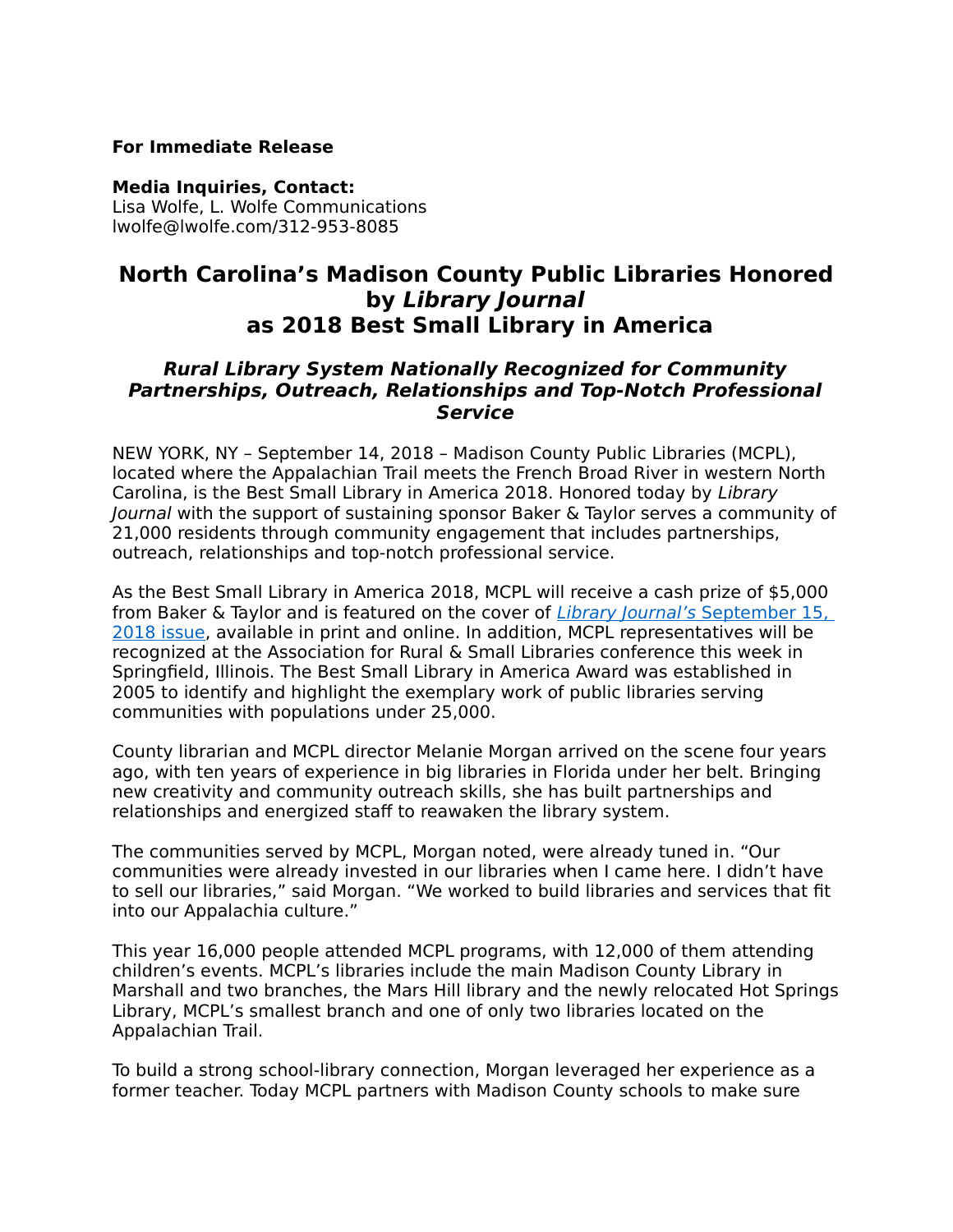every student is issued an MCPL e-library account, providing access to MCPL ebooks and NC LIVE databases. MCPL also offers two after-school programs in collaboration with the schools to help struggling students: one-on-one tutoring and small group tutoring for students identified by teachers as being at risk of falling below grade level.

With Madison County spread out over 449 square miles, the average bus ride for public school students is 4.5 hours a day. Every day after school, those buses bring all the school children right to MCPL branches. There, they engage in MCPL programs and activities, along with homework help and tutoring and weekly STEAM and Lego after-school clubs. MCPL also offers literacy and high school equivalency instruction that empowers learners through tutoring and workshops packed with essential skills for gaining employment.

Another example of MCPL's community partnership outreach, MCPL's ELITE (Education Leads into Excellence) Jail Program, operates in partnership with AB Tech Community College. The program connects inmates in the Madison County Jail with high school equivalency (HSE) preparation classes and one-on-one literacy tutoring. The program is designed to help those most in need; 65 percent of participants graduated with HSE diplomas since it began last year.

"MCPL exemplifies the power and impact of our smallest libraries, engaging the community by understanding its needs and designing facilities, programs and services to meet them," said Rebecca T. Miller, editorial director of Library Journal and School Library Journal. "Library Director Melanie Morgan, with her small – but mighty – team, offers a model for any library leader looking to positively impact and enrich lives."

This year's finalists for the 2018 Best Small Library in America Award also share a commitment to developing programs and services that meet the unique needs of their communities. They are:

- Cazenovia Public Library, New York, under the leadership of Director Betsy Kennedy
- Patagonia Public Library, Arizona, under the leadership of Director Abbie Zeltzer

Also featured in the September 15, 2018 issue of Library Journal, the two finalists will receive \$1,000 each from Baker & Taylor.

Each nomination was evaluated by a panel of qualified industry professionals including Craig Anderson, director of the Boundary County District Library, Idaho, Library Journal's Best Small Library in America 2017. Entries are judged based on criteria that include developing innovative services that can be replicated by other libraries, technology use and education, collaboration, and serving as a focal point for the community.

For award guidelines, visit [http://lj.libraryjournal.com/awards.](http://lj.libraryjournal.com/awards)

## **About Baker & Taylor**